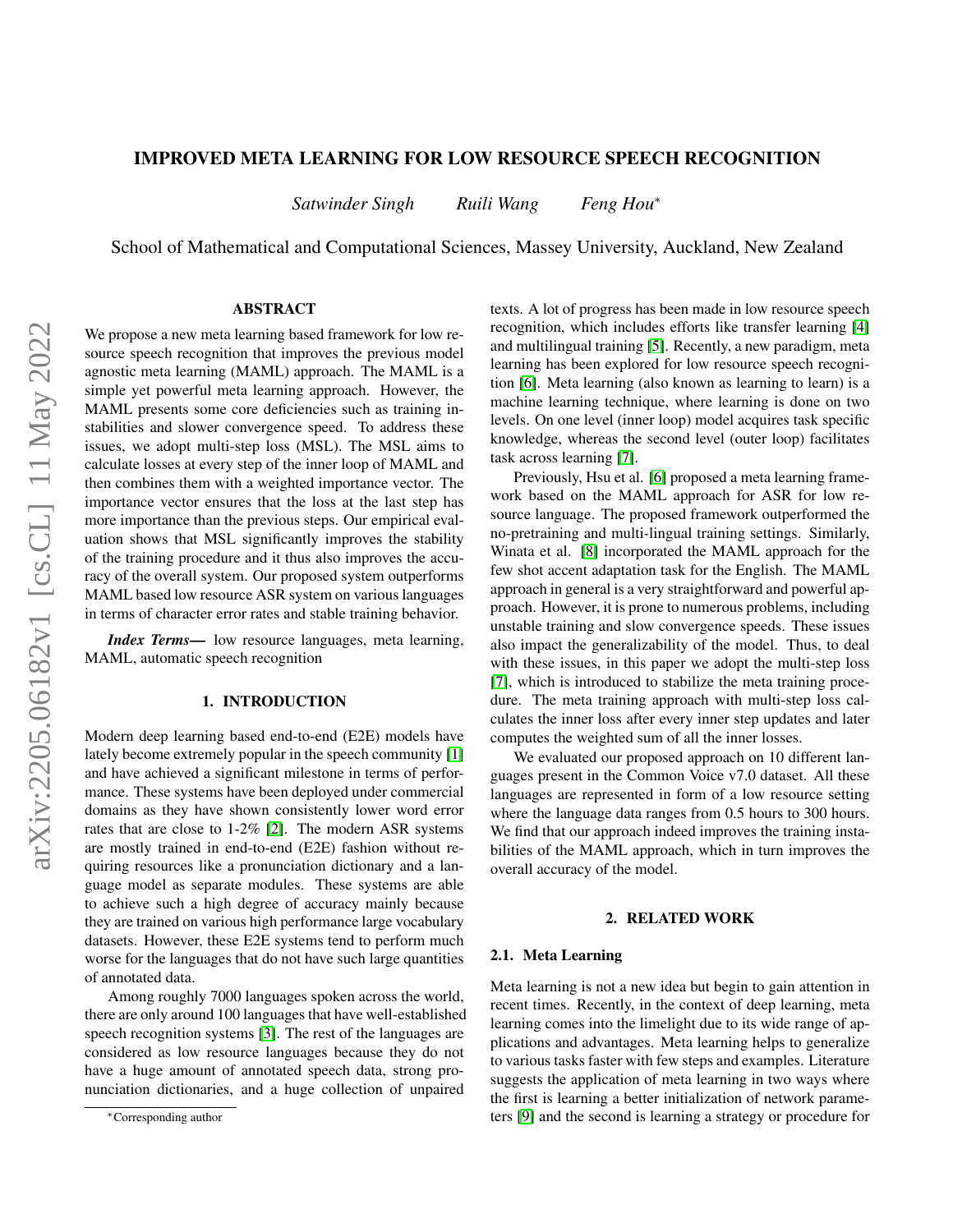updating the parameters of the network [\[10\]](#page-4-9), [\[11\]](#page-4-10).

Meta learning has been applied to a range of research domains including various computer vision tasks, natural language processing and recently automatic speech recognition. In the computer vision area, meta learning has been exploited for the few-shot image classification task [\[12\]](#page-4-11), object detection [\[13\]](#page-4-12) and video generation [\[14\]](#page-4-13). In the natural language processing domain, meta learning has shown promising results in neural machine translation (NMT) for resource constraint languages [\[15\]](#page-4-14). Apart from this, recently researchers have tried meta learning for speech processing tasks, such as automatic speech recognition [\[6\]](#page-4-5), speaker adaptation [\[16\]](#page-4-15), [\[17\]](#page-4-16) and recognition [\[18\]](#page-4-17), cross-lingual [\[19\]](#page-4-18) and cross-accent adaption [\[8\]](#page-4-7).

#### 2.2. Low Resource Speech Recognition

The development of a speech recognition system for a low resource languages has been a very active research area for the past few years. The regular E2E ASR systems designed for resource rich languages seem not to work for low resource languages due to the lack of annotated speech data or other resources. There have been many attempts made to alleviate the scarcity of labelled speech data. These efforts include, speech data augmentation [\[20\]](#page-4-19), transfer learning [\[4\]](#page-4-3), multilingual [\[5\]](#page-4-4), cross-lingual [\[19\]](#page-4-18) and multi-task learning [\[6\]](#page-4-5). Recently, unsupervised cross-lingual wave2vec 2.0 XLSR model [\[21\]](#page-4-20) shown a huge performance boost compared to other previous stateof-the-art models. Further, there have been recent attempts to explore a new research direction of meta learning for low resource languages. The idea is to extract meta parameters learned over multiple source languages and then bootstrap these learned meta parameters to fine-tune on the target languages. The whole process can be seen as learning a model that can perform fast adaptation to target languages with few epochs and data samples. As fine-tuning requires few training samples, this process of meta learning is totally aligned with our proposed framework of ASR for low resource languages.

#### 3. PROPOSED SYSTEM

Our proposed system consists of two core components. The first is an ASR model that acquires language specific knowledge and the second is a multi-step loss based model agnostic meta learning algorithm.

## 3.1. The ASR Model

For our proposed system, we adopt the transformer ASR model [\[22\]](#page-4-21) as our language specific model. The transformer model is a sequence-to-sequence model based on the encoderdecoder architecture. The proposed model extracts the input features using the learnable VGG based convolutional neural network (CNN) model [\[23\]](#page-4-22). The input embeddings produced



Fig. 1: The Transformer model for ASR

by the feature extractor are then fed to the encoder module through the positional encoding setup. The positional encoding setup generates a vector that is served as context for the symbols. Afterward, the outputs of the encoder module are passed on to the decoder module, where a multi-head attention mechanism is employed on these encoder outputs. The attention mechanism applies masking in the decoder block to restrict the attention layer from attending to any future tokens. Finally, the output of the decoder block goes through a linear and softmax layer and generates the predictions. The entire training process is optimized by maximizing the log probability using next step prediction based on the last output token. In the following equation, x,  $y_i$  and  $y'_{i-1}$  are the input character, next predicted character, and true label of the last character, respectively.

$$
\max_{\theta} \sum_{i} \log P(y_i | x, y'_{i-1}; \theta)
$$
 (1)

#### 3.2. Meta Learning Setup

In general, our proposed meta learning setup aims at learning the initial parameters for the model in a way that it can be quickly adapted to new languages with a fewer number of gradient descent steps. We adopt multi-step loss from MAML++ [\[7\]](#page-4-6) procedure over standard MAML as MAML tends to have unstable training procedure. This can affect the overall speed of convergence, and also has a negative impact on the accuracy of the model. Figure [2](#page-2-0) shows the computational graph for both MAML and MAML with multi-step loss. We select support samples  $(x_S, y_S)$  and validation data samples  $(x_T, y_T)$  from our source languages set. We start optimizing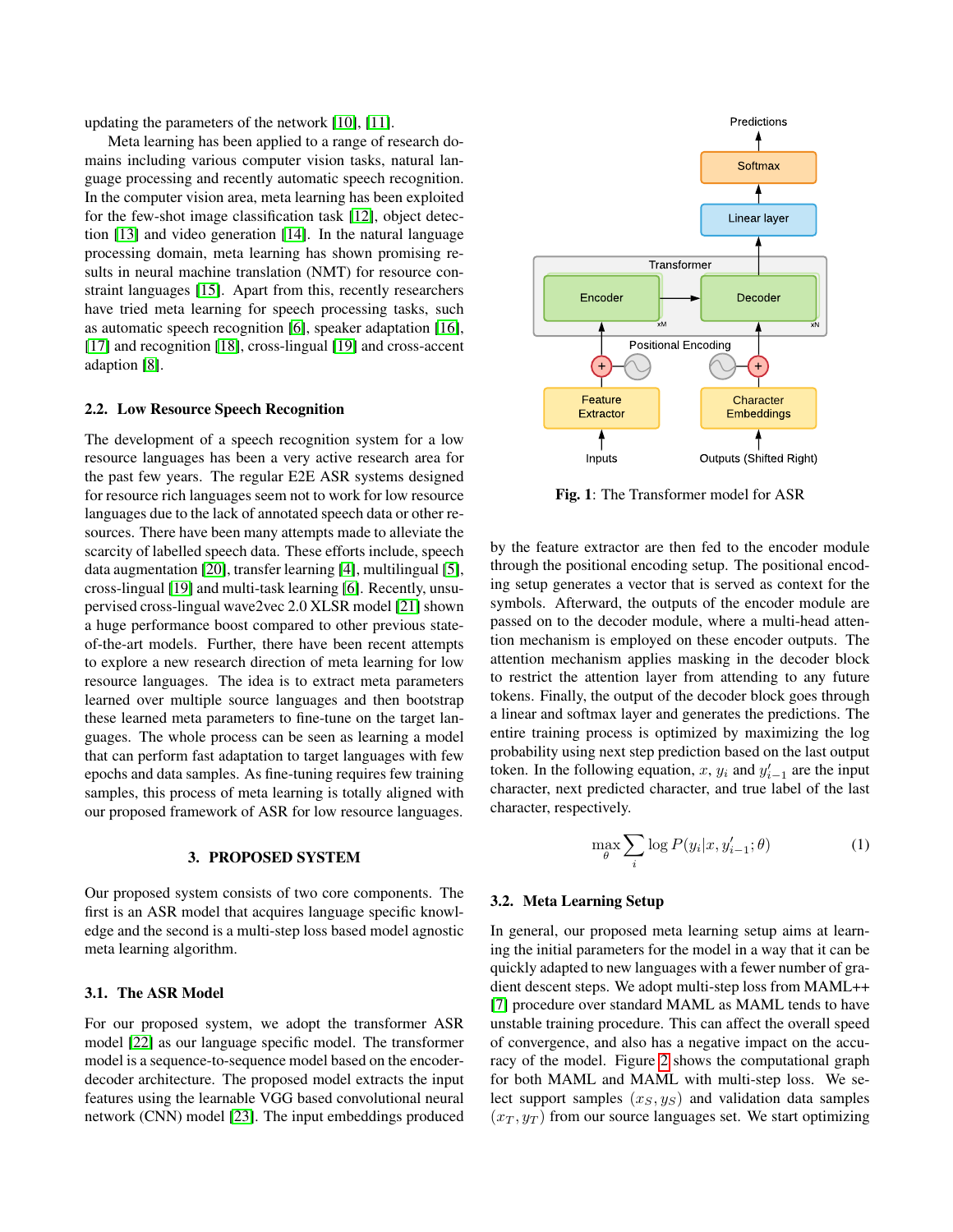<span id="page-2-0"></span>

Fig. 2: MAML (Left) vs MAML with MSL (Right) (adopted from [\[7\]](#page-4-6))

the inner loop by initializing our ASR model f with  $\theta_0 = \theta$ . Afterwards, the ASR model produces logits  $f(x_S, \theta_{i-1})$  by using samples from training set and parameters  $\theta_{i-1}$ . Here i represents  $i^{th}$  step of total  $N$  steps. In the next step, loss  $L_{i-1}^S$ is computed over true labels  $y_S$  and logits. Further, the  $L_{i-1}^S$ is utilized to update the current parameters of the model.

The inner optimization loop of our MSL MAML approach differs from MAML, where instead of using  $\theta_N$  parameters for computing target set loss, our MSL MAML approach goes on using  $\theta_i$  parameters. After completing the inner loop, we obtain  $N$  target set losses as in Eq. [2,](#page-2-1) which can be seen as a multi-step loss, where  $w_i$  is the weight of step i and specify the importance of per step target loss. Initially, all the losses have approximately the same importance, while later in training more importance is given to the losses on later steps. This way the model gradually steps towards the MAML loss, ensuring there is no issue of gradient degradation. Finally,

these losses are combined together using a weighted sum of per step losses. The combined weighted loss is then used to update the outer loop parameters  $\theta$ . The advantage of calculating per step loss is reducing the gradient vanishing and exploding problem of the original MAML. Following [\[8\]](#page-4-7) and [\[6\]](#page-4-5), we only compute first order approximation of  $\theta$ .

<span id="page-2-1"></span>
$$
L_{0...N}^T = \sum_{N=0}^N w_i L_i^T
$$
 (2)

#### 4. EXPERIMENTAL SETUP

### 4.1. Dataset

For our experiments, we choose Common Voice dataset version 7 [\[24\]](#page-4-23). The data in Common Voice is a crowdsourced public dataset and contains many languages including resource rich and low resource languages. We select 10 low resource languages and the description is represented in Table [1.](#page-2-2) Some of the languages are very low resource having just a few hours of data. The audio from all the languages is downsampled to 16 kHz and labels are preprocessed to remove any kind of special symbols.

<span id="page-2-2"></span>Table 1: The selected low resource languages from the Common Voice dataset v7.0 and the total amount of speech data in terms of hours.

| ID    | Languages  | <b>Hours</b> |  |  |  |
|-------|------------|--------------|--|--|--|
| ar    | Arabic     | 85           |  |  |  |
| as    | Assames    | 1            |  |  |  |
| hi    | Hindi      | 8            |  |  |  |
| 1t    | Lithuanian | 16           |  |  |  |
| mn    | Mongolian  | 12           |  |  |  |
| or    | Odia       | 0.94         |  |  |  |
| fa    | Persian    | 293          |  |  |  |
| pa-IN | Punjabi    | 1            |  |  |  |
| ta    | Tamil      | 198          |  |  |  |
| ur    | Urdu       | 0.59         |  |  |  |
|       | 615.53     |              |  |  |  |

#### 4.2. Methodology

Our model receives spectrogram as an input. These spectrogram inputs then go through a VGG based 6-layered CNN feature extractor. We use 2 encoder layers and 4 decoder layers with 8 multi-head attention layers. Our model produces input and output of dimension 512, whereas the inner layer has 2048 dimensions. We set the dropout value to 0.1 and keys and values dimensions to 64. We multilingually pretrain our model for 100K iterations on the source language set. We put together 3 source language sets where one set includes fa,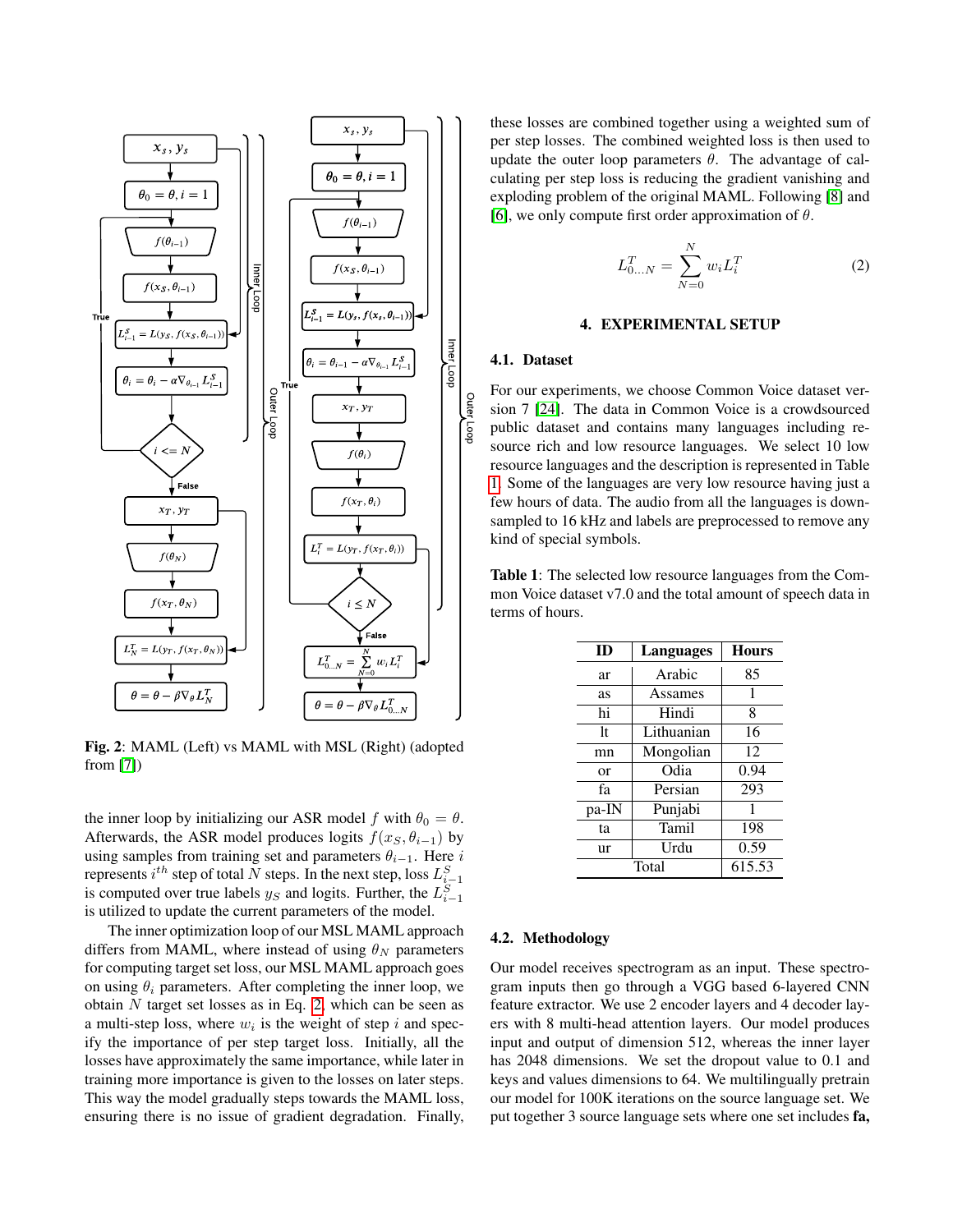<span id="page-3-0"></span>Table 2: The average experimental results in terms of character error rate (CER in %) on 5 target languages. We have not finetune our model on the languages that are present in the pretrain source language sets. These cells are represented by hyphen (-)

| Pretrain languages         | Finetune                 |       |       |           |       |         |             |        |             |       |  |
|----------------------------|--------------------------|-------|-------|-----------|-------|---------|-------------|--------|-------------|-------|--|
|                            |                          | Hindi |       | Mongolian |       | Persian |             | Arabic |             | Tamil |  |
|                            | <b>MAMI</b>              | Our   | MAML  | Our       | MAML  | Our     | <b>MAML</b> | Our    | <b>MAML</b> | Our   |  |
| [fa, ar, ta]               | 70.51                    | 70.47 | 61.05 | 60.52     | ۰     | -       |             |        |             |       |  |
| $\left[ar, mn, lt\right]$  | 71.61                    | 71.37 | -     |           | 47.96 | 45.45   | -           |        | 40.96       | 35.17 |  |
| [or, pa-IN, hi, $ur$ , as] | $\overline{\phantom{0}}$ |       | 62.26 | 59.50     | 52.42 | 52.41   | 36.00       | 36.09  | 45.96       | 46.60 |  |

ar and, ta. The other set has ar, mn and, lt and the last set consists of or, pa-IN, hi, ur, and as. During the fine-tuning phase, we fine-tune the model on our target languages (hi, mn, fa, ar and ta) one by one for 10 epochs. The model is then evaluated on a test set of target language using beam search with a beam size of 5.

# 5. RESULTS AND DISCUSSION

### 5.1. Model's Accuracy Analysis

We evaluate the performance of our proposed MSL MAML approach on 10 languages from the Common Voice dataset. Our proposed approach showcases consistent improvement in character error rates (CER in %) over the standard MAML approach. The detailed results are presented in Table [2.](#page-3-0) On source languages set [fa, ar, ta] our approach achieves 70.47% and 60.52% of CER on Hindi and Mongolian language, respectively. Our proposed model shows around 1% of improvement over standard MAML on the Mongolian language. On set [ar, mn, lt] our approach slightly performs better than MAML on the Hindi language. On the same set, our approach outperforms the current MAML approach with

<span id="page-3-1"></span>

Fig. 3: Training curve of MAML vs our approach. The training loss curve for MAML shows unstable peaks whereas our approach shows more consistent loss curve.

5.23% and 14.13% of relative improvement on Persian and Tamil language, respectively.

Further, the Mongolian language demonstrates 4.43% of relative improvement over MAML on set [or, pa-IN, hi, ur, as]. Mostly, on this pretrain language set both MAML and our approach report similar results on Persian and Arabic languages. Interestingly, the MAML marginally outperforms our approach on the Tamil language. Overall, our approach shows consistent improvements across all the pretrain sets, where excellent performance is observed on [ar, mn, lt].

#### 5.2. Training Performance Analysis

The multi-step loss indeed stabilizes the training process of MAML as shown in Figure [3.](#page-3-1) The primary driver of instability in MAML is the gradient degradation problem while training deep network [\[7\]](#page-4-6). Our approach resolved this issue using multi-step loss, where the model is evaluated at each step against its validation set. Further, importance weight also makes sure later step loss has more importance. It also improves the convergence speed of the model as shown in Figure [3.](#page-3-1)

## 6. CONCLUSIONS

In this paper, we propose a multi-step loss based meta learning approach for speech recognition for low resource languages. The proposed system improves the inner loop optimization for the MAML algorithm, which results in a more stabilized training procedure. Our empirical results show that multi-step loss indeed improves the overall training procedure and also has a positive impact on the accuracy of the model. Apart from this, our model also trains faster as compared to MAML. In the future, we plan to conduct more experiments with more low resource languages. We would extend our experiments with different combinations of languages on the basis of their phonetic structures, geographic areas, and language family.

## 7. ACKNOWLEDGEMENT

This work is supported by the 2020 Catalyst: Strategic New Zealand - Singapore Data Science Research Programme Fund by Ministry of Business, Innovation and Employment (MBIE), New Zealand.